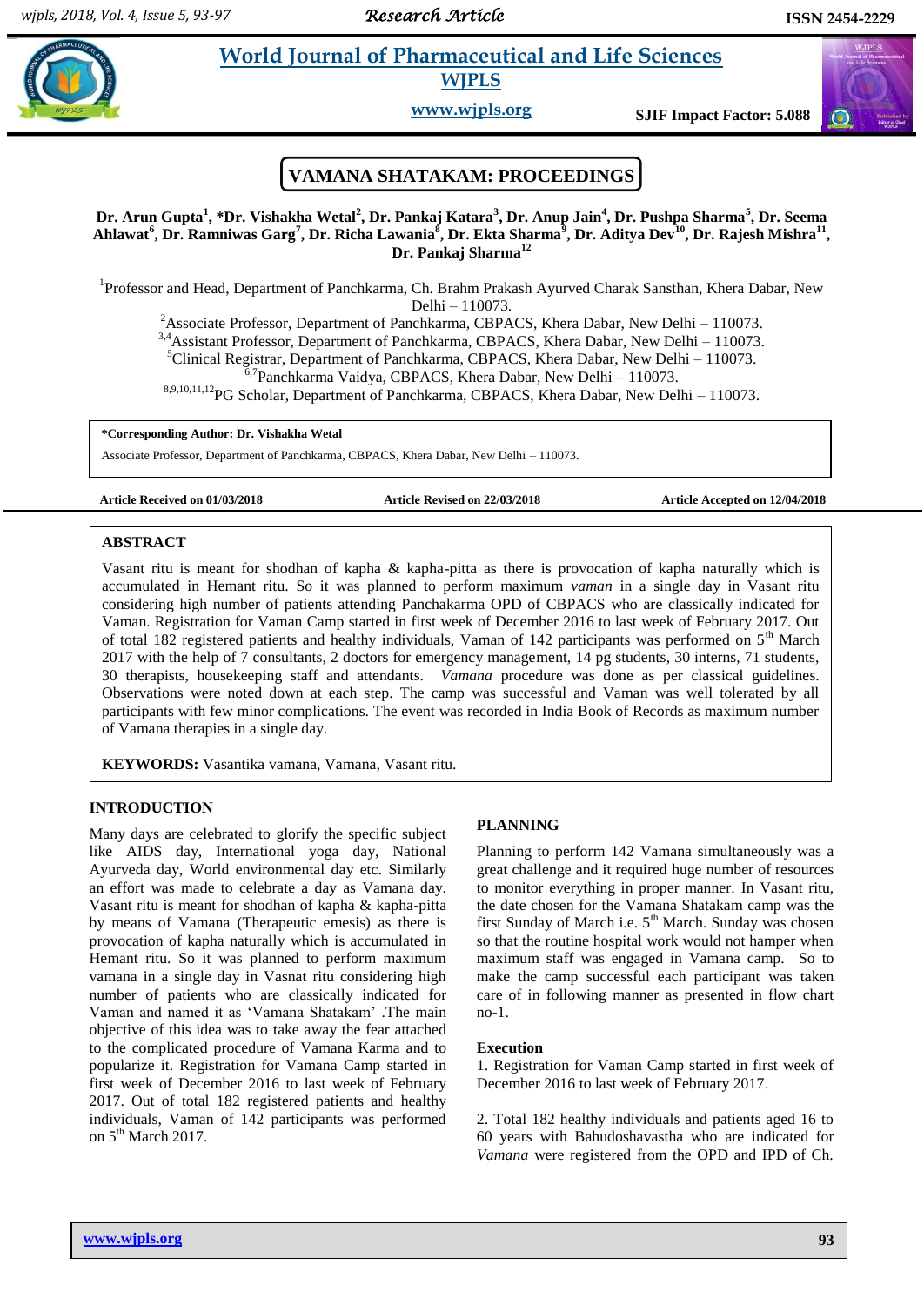Brahm Prakash Ayurved Charak Sansthan, Khera Dabar, New Delhi.

3. A special Vamana record sheet was prepared. Complete case history was taken and examination was performed. Pathological investigations (CBC, Lipid profile, LFT, KFT) were done. ECG was conducted where ever required. Detail information regarding the procedure was provided in information sheet and written consent was taken.

4. After investigations some participants found unfit for Vamana. Remaining were followed with Deepana Pachana for three days from  $22<sup>nd</sup>$  Feb to  $24<sup>th</sup>$  Feb with suitable medicine.

5. Snehapana (internal oleation) was initiated from  $25<sup>th</sup>$ Feb. Written instructions in layman language for Snehapana were provided to every participant. The student allotted for the specific participant was instructed to call daily that participant to assure intake of Sneha and to assess the symptoms of 'Samyak, asmyak or ati snigdha' or any complication of Snehapana. Each student was provided with Snehapana Chart to fill it daily and report to concern PG scholar and intern.

6. There was drop out of some patients due to intolerance of Sneha or some other illness at that time. Some patients, who achieved symptoms of Samyak Snigdha on  $3<sup>rd</sup>$ ,  $4<sup>th</sup>$ ,  $5<sup>th</sup>$  or  $6<sup>th</sup>$  day, underwent Vamana prior to the fixed date i.e.  $5<sup>th</sup> March2017$ .

7. On 3rd March 142 participants came up with Samyak Snigdha symptoms for Vamana camp. On the same day all these participants were admitted in the hospital.

8. All essential materials for Vaman Karma were arranged one day prior to Vaman day. Raw materials and huge pots required for these preparations were managed by a Supervising Committee.

9. 750 liters of water was boiled in large containers on previous night i.e. 4<sup>th</sup> March. 188 kg powder of Yashtimadhu was taken in another two large containers. Boiled water was then poured in the container of Yashtimadhu. It was then covered with lids and allowed to make it lukewarm on its own.

10. 10 liters of water was boiled in container. 2.5 kg powder of Madanphala pippali was taken in another container. Boiled water was then poured in the container of Madanphala pippali It was then covered with lids and allowed to make it lukewarm on its own.

11. Milk was arranged from local vendor and kept ready boiled. 10 litres Madanphala phanta, 300 liters milk and 750 liters Madhuyashti phanta were prepared.

12. 142 participants were divided into two groups 1.Group A and 2.Group B, each group of 71 participants. In **Group A** participants *Vamana* was started at 6 am and it was finished up to 7.30am. Then there was a break for 15 minutes to manage cleaning and preparation for the 2<sup>nd</sup> round. In Group B *Vamana* was started at 7.45 am and continued till 9.15 am. There were 7 teams working at a time and every team was supported by two technicians and two attendants for smooth conduct.

## **Treatment Procedure**

*Vamana* Procedure was performed in three stages

1. *Poorva Karma* (Pre-Operative preparations)

- 2. *Pradhana karma* (Main Procedure)
- 3. *Paschat Karma* (Post-Operative Care)

## *1. Poorva Karma* **(Pre-Operative preparations) (i)** *Deepana and Pachana. [***1]**

**Drug-***Chitrakadi Vati, Shankha Vati* **Dose-**2 BD **Duration**- Three days

**(ii)** *Abhyantar Snehapana (Internal Oleation)*

**Drug**- *Mahatriphla Ghrita, [*2] *Panchatikta ghrita, [3]* **Dose-**Increasing dose according to *koshtha* and *agni* **Time**-In the morning with empty stomach (6.00 am to 7.00 am)

**Duration**- $7/5/3$  Days,<sup>[4]</sup> (Till achieving the sign and symptoms of *samayak snigdha lakshana.)*

**Diet During** *Snehapana*-*Drava* (liquid), *ushna* (hot), anabhisyandi properties in appropriate quantity,<sup>[5]</sup> and advised to consume warm water throughout the Snehapana kala.

## **Anupana-** Warm water. [6]

**(iii***) Abhyanga* **(massage) and** *Swedana* **(sudation)**

It was done for two days after *Samayak Snigdha lakshana were observed* (with *Balashwagandha oil/B. Marichyadi* oil according to disease) followed by *Sarvanga sweda* (*bashpa sweda*) for 10-15 minutes and next day in the morning before starting *vamana* again *abhyanga* followed by *Sarvanga sweda* was done.

## **(iv)** *Vamana Poorva Aahar* **(Dietetic regimen on previous night of the Vamana)**

Patients were advised to take milk, krisara (khichadi) made up of rice, blackgram (urada) with ghee, Dahi wada and jaggery in sufficient quantity along with curd or any sweet.<sup>[7]</sup>

## **(v) Manasopachara (Counseling)**

(a) Patients were informed about whole procedure and its benefits.

(b) Patients were advised to remove misbelief about the procedure if any and relax

## **2***. Pradhana Karma*

*Pradhana Karma* was started from group chanting of mantra before administration of *vamak* drug and completes with the observation of occurrence of last *vega*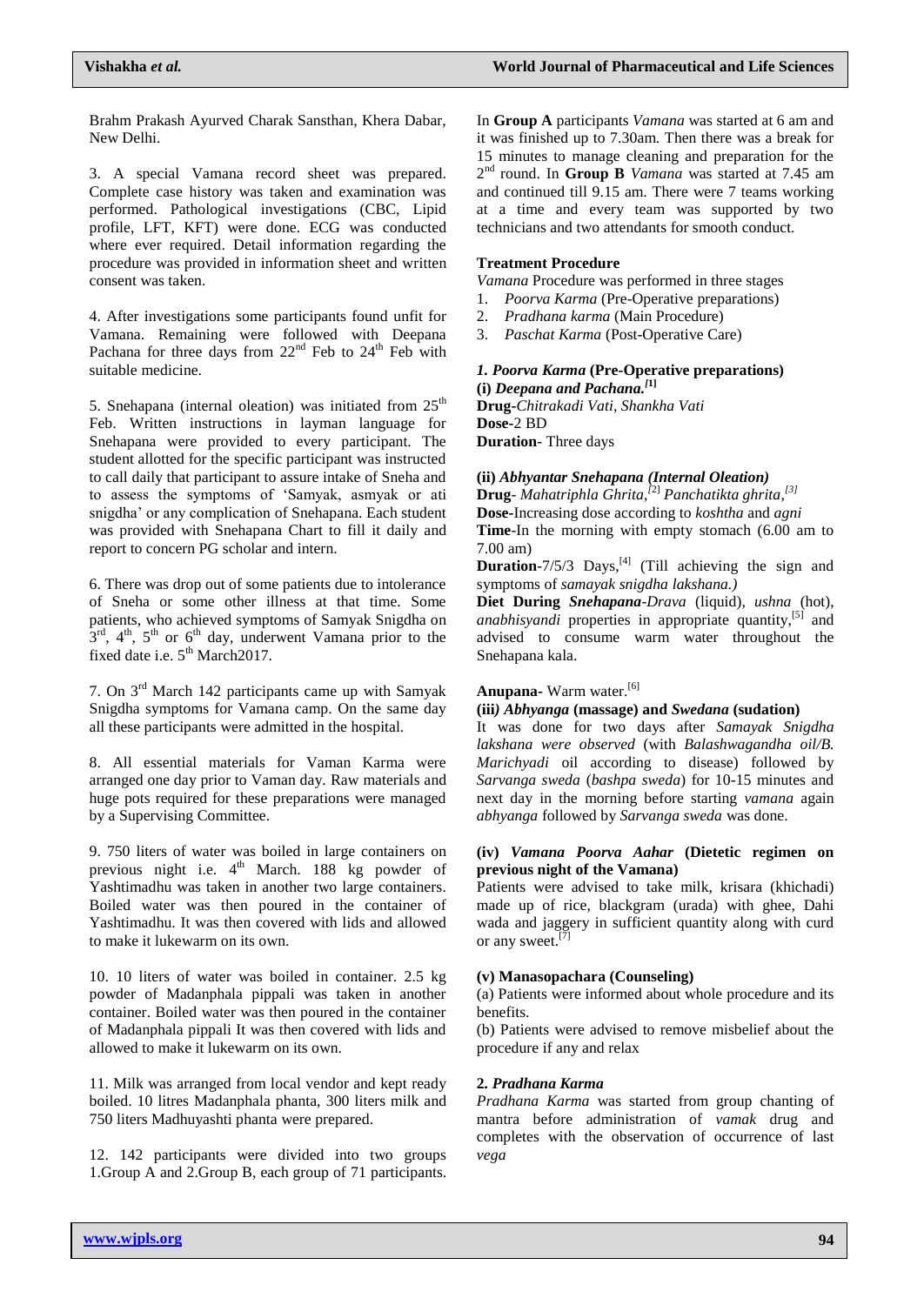**(i) Chanting of Mantra** – Mantra from Brihat-trayi were chanted for carrying out the whole procedure smoothly without any complication.

(**ii) Administration of** *Vamak yoga***-** this was organized in the following way-

- (a) Position of Patient- Patients were asked to sit on a comfortable chair
- (b) Examination of vitals- Weight, BP, Pulse Rate, Respiratory Rate and Temperature were recorded before starting *Vamana,* during *Vamana* and after finishing *Vamana.*
- (c) Administration of *Vamaka* drugs-
- (1) Participants were asked for *Akanthapana* of milk, [8] (full stomach). In some patients *Yavagu* mixed with some quantity of *ghrita. [14]* was given.
- *(2) Vamak yoga* was given to the participants after *Akanthapana*. Vamaka yoga used- a) *Madanphalaphanta b)Madanphala pippali + Saindhav + Madhu.*
- (3) Maximum participants started vomiting within 15- 20 minutes after giving *Vamak yoga*. Then *vamanopaga drug* (*Madhuyaushthi Phanta*) was given repeatedly after each *vega* to support the act of vomiting till the appearance of pitta in vomitus. Gentle massage on back was done in *Pratiloma* direction during vega. Lastly *Lavanodaka* was given to expel the remained medicine and dosha.

#### **(ii) Observation of participants**

After administration of *vamak drug*, the participants were observed carefully. Symptoms observed in participants like appearance of sweating on forehead, pilling of hairs, discomfort in abdomen and nausea, salivation and pain in chest region $8$  etc. were noted.

## **(iii) Observation regarding Shuddhi. [9]**

Participants were observed for the symptoms of Ayoga, Samyak yoga and Atiyoga. The *vaigiki shuddhi* (no. of bouts), *Antiki shuddhi* (end point of *vamana*), *manikishuddhi* (volume of vomitus minus the quantity consumed) and *laingiki shuddhi* (symptoms of proper cleansing) were observed.

## **(iv) Observation for** *vamana vyapad. [10]*

*Vyapada* are the symptoms which are produced other than '*samayaka vamana lakshana'* causing harm to the patient and increasing the symptoms of the disease.

#### **3.** *Paschata karma*

- (i) Dhumpana (inhale of medicate smoke) and Gandusha (medicated gargling) were ensured.
- (ii) Pariharya vishaya,  $\begin{bmatrix} 11 \end{bmatrix}$  (Dietetic and behavioral restrictions)
- (a) Loud speeches, sitting in one position for long duration, standing in one position for long duration, long walking and riding vehicle were asked to avoid.
- (b) Exposure to excessive cold or heat or dew, exposure to flowing wind ,long journey, remaining awake at

night, sleeping during day time, to hold natural urges were asked to avoid

(iii) Samsarjana krama. [12]

The samsarjana krama was planned according to the type of purification i.e. for avara or hina shuddhi, madhyama shuddhi and pravara shuddhi; it was of 3days, 5days and 7 days respectively. Samsarjana krama started on the day of vamana (evening). Charak classified samsarjana krama in two types (a) Peyadisamsarjana krama (b) Tarpanadi krama. [13] After vamana process the 'Peyadi sequence' was advised as diet regimen for all participants.

#### **OBSERVATIONS**

General observations are shown in Table 1 to 15.

**Table 1: Average quantity of drugs used per participant for** *Vamana Karma.*

| <b>Drugs</b>                       | Average |
|------------------------------------|---------|
| Dose of Madanaphala (gm)           | 2.82    |
| Quantity of Ksheera (ml)           | 2002.56 |
| Quantity of Yastimadhu Phanta (ml) | 2447.86 |
| Quantity of Lavanodaka (ml)        | 983.33  |

**Table 2: Age-wise distribution.**

| Age(year)    | % of Patients |
|--------------|---------------|
| $<$ 20 years | 10.56         |
| 21-30        | 27.46         |
| 31-40        | 21.83         |
| $41 - 50$    | 9.86          |
| 51-60        | 14            |

**Table 3: Gender-wise distribution.**

| Gender | % of Patients |
|--------|---------------|
| Male   | 60.56         |
| Female | 39.43         |

#### **Table 4:** *Agni***-wise distribution.**

| Agni                       | % of Patient |
|----------------------------|--------------|
| Sama                       | 65.49        |
| <i>Vishama</i> (Irregular) | 4.29         |
| <i>Manda</i> (Weak)        | 23.23        |
| Tikshna (Excessive)        | 6.33         |

## **Table 5:** *Koshtha* **-wise distribution.**

| Koshtha | <b>%of Patients</b> |
|---------|---------------------|
| Mridu   | 15.49               |
| Madhyam | 65.49               |
| Krura   | 19.09               |

**Table 6:** *Prakriti* **(constitution)-wise distribution.**

| Prakriti | % of Patients |
|----------|---------------|
| Vata     | 4.669         |
| Pitta    | 10.09         |
| Kapha    | 16.51         |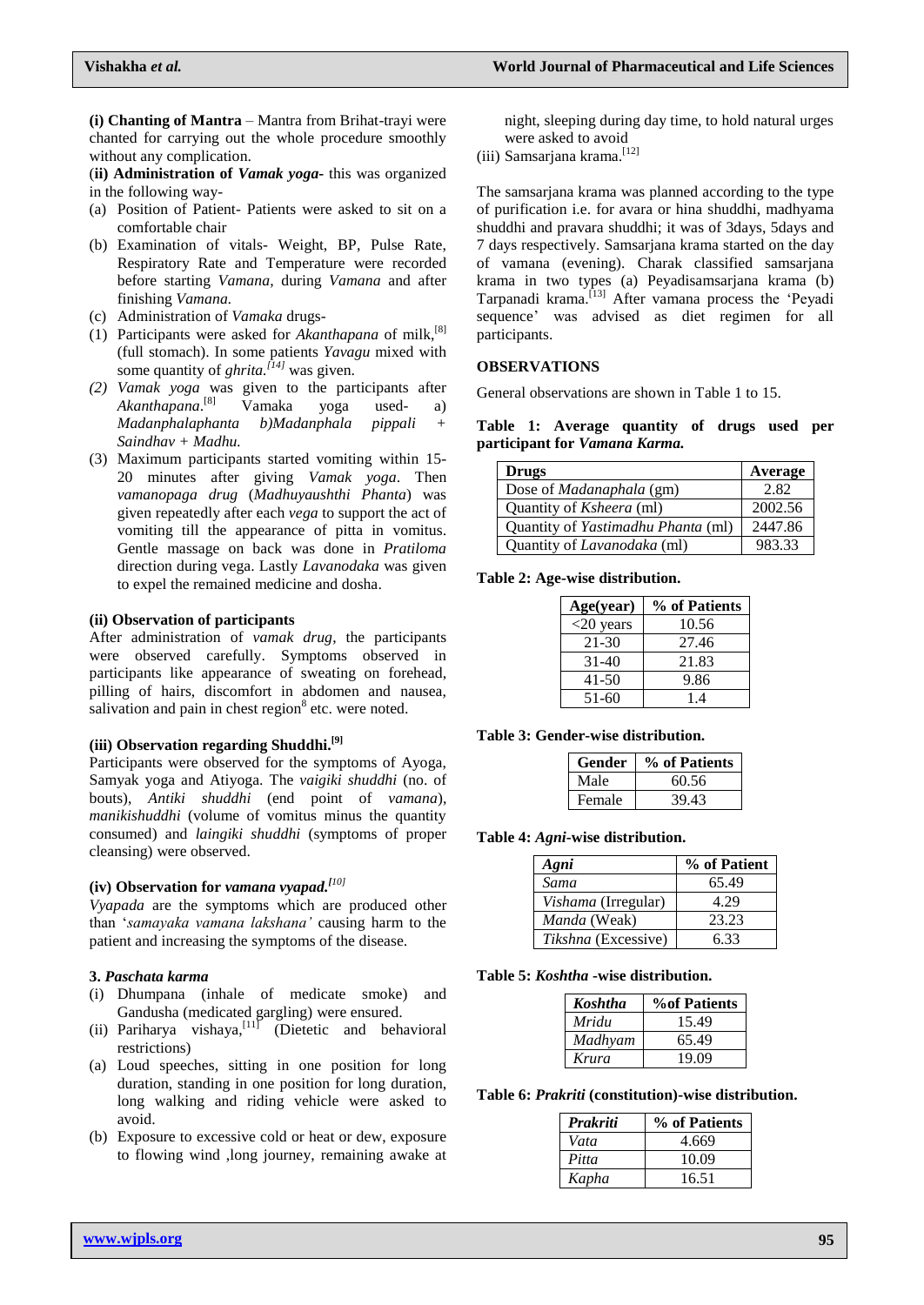*Upvega* 12.82

**Table 10: Average time required for** *Vamana Karma.* **Aspect Average time** Time taken to Start First *vega* (min) 30.146

*vamana* (min) 54.155

**Table 11:** *Vyapada* **(complications) of** *Snehapana.*

*Chardi* 9.15 *Tiktasyata* 4.92 *Atisara* 6.33

**Symptoms % of Patients**<br> *Udagara Bahulaya* 23.29

**Table 12:** *Vyapada* **(complications) of** *Vamana Karma.* **Symptoms % of Patients** *Adhamana* 1.40 *Jivadana -Rakta Darshana* 7.04 *Kasa* 0.70

Time taken for Completion of

*Udagara Bahulaya* 

| V-K       | 14.79 |
|-----------|-------|
| $P-K$     | 28.49 |
| $V-P$     | 22.93 |
| Samdoshaj | 2.52  |

**Table 7: Assessment of dose and duration of**  *Snehapana.*

| <b>Subject of Assessment</b> | Average    |
|------------------------------|------------|
| Mininum dose of Snehapana    | 31.93 ml   |
| Maximum dose of Snehapana    | 178.42 ml  |
| Total Quantity of Snehapana  | 615.26ml   |
| Total Days of Snehapana      | 6.703 days |

**Table 8: Assessment of Samyak Snigdha Lakshana. [14] (features of proper oleation).**

| <b>Symptoms</b>               | % of Patients |
|-------------------------------|---------------|
| Vatanulomana                  | 89.99         |
| Agnidipti                     | 78.15         |
| Angha Laghavama               | 76.47         |
| Varcha Snighdha and asamshata | 82.35         |
| Mardvam and Snigdhata ange    | 77.31         |
| Klama                         | 56.66         |
| Snehodvega                    | 54.62         |
| Shaithilya                    | 57.14         |

**Table 9: Assessment of** *Vamana Karma* **–** *Vegiki* **(bout).**

| <b>Criteria</b>            | Average |
|----------------------------|---------|
| <i>Vegiki</i> (No of vega) | 7 04    |

**Table 13: Change in vital parameters before and after** *Vamana Karma.*

| <b>Parameter</b>                            | % of Patients | <b>Average Change by</b> |
|---------------------------------------------|---------------|--------------------------|
| Decrease in Systolic Blood pressure (mmHg)  | 30            | 12.11                    |
| Increase in Systolic Blood pressure (mmHg)  | 47.05         | 10.5                     |
| Decrease in Diastolic Blood pressure (mmHg) | 28.23         | 13.11                    |
| Increase in Diastolic Blood pressure (mmHg) | 43.52         | 10.78                    |

**Table 14: Change in Weight before and after** *Vamana Karma.*

| <b>Parameter</b> | % of Patients | Average change by |
|------------------|---------------|-------------------|
| Weight increase  | 26.25         | $1.86$ Kg         |
| Weight Decrease  | 55            | $1.2045$ Kg       |

## **Table 15: Change in Hematological investigation before and after** *Vamana Karma.*

| <b>Parameter</b>                   | % of Patients | Average change by |
|------------------------------------|---------------|-------------------|
| Increase in $Hb(gm/dl)$            | 64.28         | 0.566             |
| Decrease in $Hb(gm/dl)$            | 26.78         | 0.7               |
| Increase in TLC (cells/microliter) | 23.21         | 1023.07           |
| Decrease in TLC (cells/microliter) | 76.78         | 3211.01           |

#### **Outcome**

The programme was successful and well accepted. Patients responded to the well-organized planning and cooperated accordingly. They are willing for the same again due to significant relief in their particular disease. Many of the patients were students also. It was really a great opportunity for all students to enhance their practical knowledge by seeing so many vamans at a time

and managing all problems smartly. There were few cases of hemetemesis which were managed accordingly. Overall it was a very much interesting programme, in which everyone participated actively. The event was recorded in India Book of Records as maximum number of Vamana therapies in a single day.